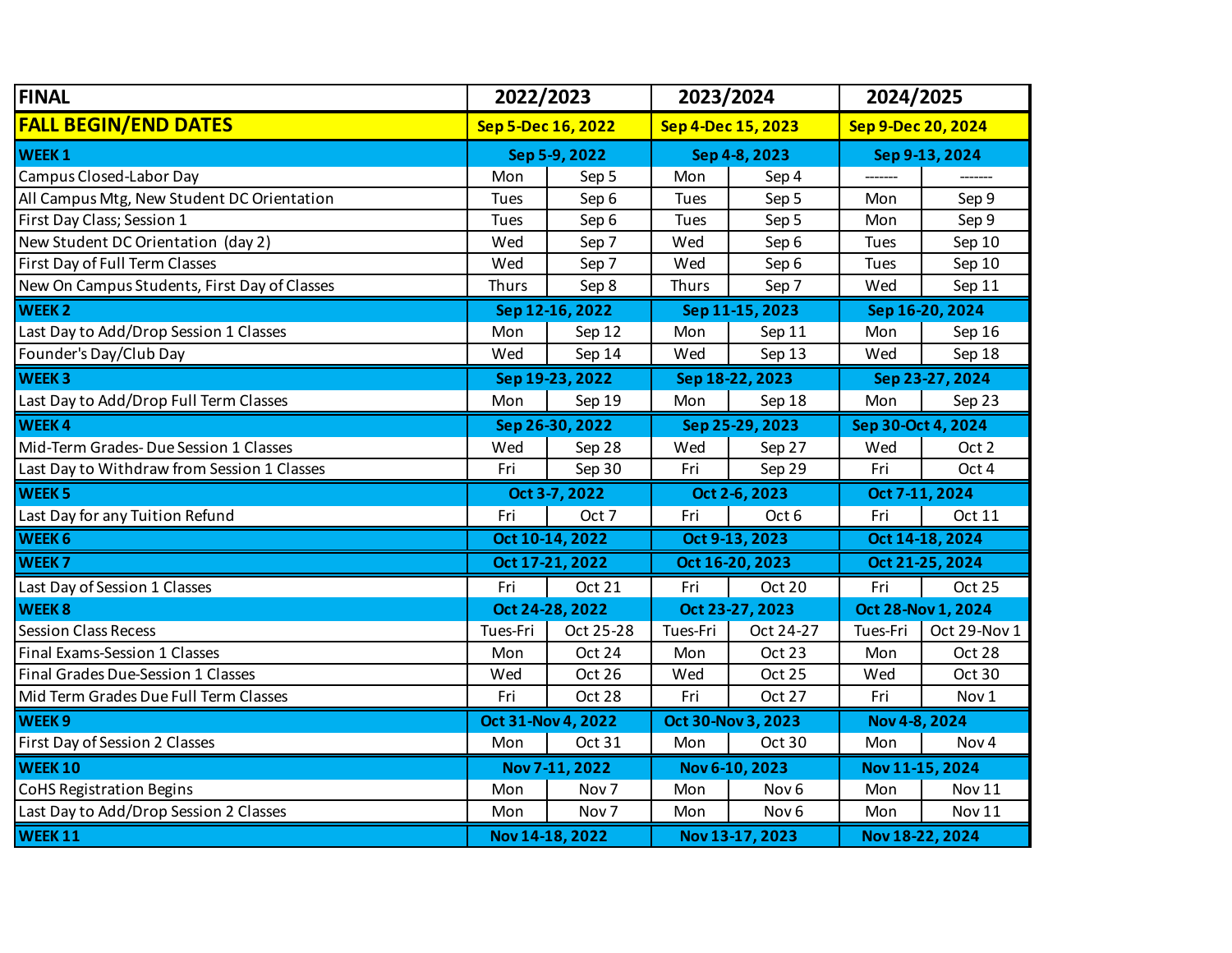| Last Day to Withdraw from Full Term Classes | Mon                                | Nov 14                          | Mon                         | Nov 13          | Mon                | Nov 18        |
|---------------------------------------------|------------------------------------|---------------------------------|-----------------------------|-----------------|--------------------|---------------|
| <b>WEEK12</b>                               | Nov 21-25, 2022                    |                                 | Nov 20-24, 2023             |                 | Nov 25-29, 2024    |               |
| Mid Term Grades Due for Session 2 Classes   | Tues                               | Nov 22                          | <b>Tues</b>                 | Nov 21          | <b>Tues</b>        | Nov 26        |
| Campus Closed-Thanksgiving Holiday          | Wed                                | Nov 23                          | Wed                         | Nov 22          | Wed                | Nov 27        |
| Thanksgiving-Campus Closed                  | Thurs                              | Nov 24                          | Thurs                       | Nov 23          | Thurs              | Nov 28        |
| Campus Closed-Thanksgiving Holiday          | Fri                                | Nov 25                          | Fri                         | Nov 24          | Fri                | Nov 29        |
| <b>WEEK 13</b>                              | Nov 28-Dec 2, 2022                 |                                 | Nov 27-Dec 1, 2023          |                 | Dec 2-6, 2024      |               |
| Last Day to Withdraw from Session 2 Classes | Tues                               | Nov 29                          | Tues                        | Nov 28          | <b>Tues</b>        | Dec 3         |
| <b>WEEK 14</b>                              | Dec 5-9, 2022                      |                                 | Dec 4-8, 2023               |                 | Dec 9-13, 2024     |               |
| Last Day of Classes for Full Term Classes   | Fri                                | Dec 9                           | Fri                         | Dec 8           | Fri                | <b>Dec 13</b> |
| <b>WEEK 15</b>                              | Dec 12-16, 2022<br>Dec 11-15, 2023 |                                 | Dec 16-20, 2024             |                 |                    |               |
| <b>Final Exams for Full Term Classes</b>    | Mon-Fri                            | Dec 12-16                       | Mon-Fri                     | Dec 11-15       | Mon-Fri            | Dec 16-20     |
| Last Day for Session 2 Classes              | Thurs                              | <b>Dec 15</b>                   | Thurs                       | <b>Dec 14</b>   | Thurs              | <b>Dec 19</b> |
| Final Exams for Session 2 Classes           | Fri                                | Dec 16                          | Fri                         | <b>Dec 15</b>   | Fri                | <b>Dec 20</b> |
| Awards Ceremony                             | Fri                                | Dec 16                          | Fri                         | <b>Dec 15</b>   | Fri                | <b>Dec 20</b> |
| Commencement                                | Sat                                | <b>Dec 17</b>                   | Sat                         | <b>Dec 16</b>   | Sat                | <b>Dec 21</b> |
| <b>Recess Week 1</b>                        | Dec 19-23, 2022                    |                                 | Dec 18-22, 2023             |                 | Dec 23-27, 2024    |               |
| Final Grades Due at 8:00 AM                 | Mon                                | <b>Dec 19</b>                   | Mon                         | <b>Dec 18</b>   | Mon                | Dec 23        |
| Campus Closed-Christmas Holiday             | Fri                                | <b>Dec 23</b>                   | Fri                         | Dec 22          | Tues               | Dec 24        |
| Campus Closed-Christmas Holiday             | -------                            |                                 | -------                     |                 | Wed                | <b>Dec 25</b> |
| Campus Closed-Christmas Holiday             |                                    |                                 | -------                     |                 | Thurs              | <b>Dec 26</b> |
| <b>Recess Week 2</b>                        |                                    | Dec 26-30, 2022                 |                             | Dec 25-29, 2023 | Dec 30-Jan 3, 2025 |               |
| Campus Closed-Christmas/New Year Holiday    | Mon                                | <b>Dec 26</b>                   | Mon                         | <b>Dec 25</b>   | <b>Tues</b>        | Dec 31        |
| Campus Closed-Christmas/New Year Holiday    | Tues                               | Dec 27                          | Tues                        | <b>Dec 26</b>   | Wed                | Jan 1         |
| Campus Closed-Christmas/New Year Holiday    | Fri                                | Dec 30                          | Fri                         | Dec 29          | Thurs              | Jan 2         |
| <b>Recess Week 3</b>                        |                                    |                                 | Jan 1-5, 2024               |                 |                    | -------       |
| <b>Campus Closed-New Years</b>              |                                    | --------                        | Mon                         | Jan 1           | -------            | -------       |
|                                             |                                    | --------                        | Tues                        | Jan 2           | -------            | -------       |
| <b>SPRING BEGIN/END DATES</b>               | <b>Jan 2-April 21, 2023</b>        |                                 | <b>Jan 8-April 26, 2024</b> |                 | Jan 6-Apr 25, 2025 |               |
| <b>WEEK1</b>                                |                                    | Jan 2-6, 2023<br>Jan 8-12, 2024 |                             |                 | Jan 6-10, 2025     |               |
| New Year's Day-Campus Closed                | Mon                                | Jan 2                           | -------                     |                 | -------            |               |
| Campus Closed-New Year Holiday              | Tues                               | Jan 3                           | -------                     |                 | -------            |               |
| New Student DC Orientation, Faculty Mtgs    | Wed                                | Jan 4                           | Mon                         | Jan 8           | Mon                | Jan 6         |
| First Day of Session 1 Classes              | Wed                                | Jan 4                           | Mon                         | Jan 8           | Mon                | Jan 6         |
| New Student DC Orientation (day 2)          | Thurs                              | Jan 5                           | Tues                        | Jan 9           | Tues               | Jan 7         |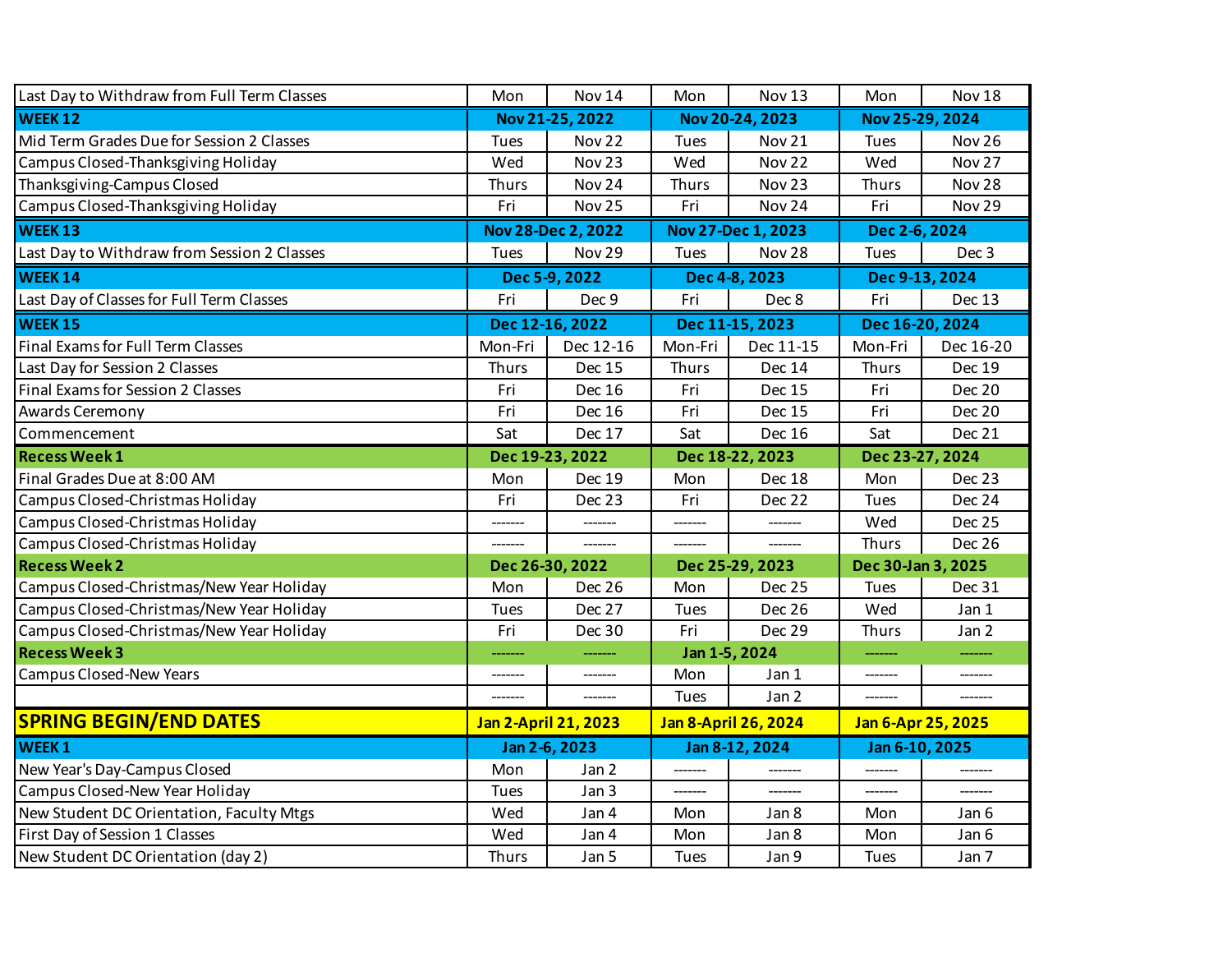| First Day of Full Term Classes               | Thurs              | Jan 5            | Tues               | Jan 9              | Tues            | Jan 7            |
|----------------------------------------------|--------------------|------------------|--------------------|--------------------|-----------------|------------------|
| White Coat Ceremony                          | Thurs              | Jan 5            | Tues               | Jan 9              | Tues            | Jan 7            |
| Tuition Due, Payment Plan in Place           | Thurs              | Jan 5            | Tues               | Jan 9              | Tues            | Jan 7            |
| New On Campus Students, First Day of Classes | Fri                | Jan 6            | Wed                | Jan 10             | Wed             | Jan 8            |
| WEEK <sub>2</sub>                            | Jan 9-13, 2023     |                  | Jan 15-19, 2024    |                    | Jan 13-17, 2025 |                  |
| Campus Closed-MLK Day                        | -------            |                  | Mon                | Jan 15             | -------         |                  |
| Last Day to Add/Drop Session 1 Classes       | Tues               | Jan 10           | Tues               | Jan 16             | Mon             | Jan 13           |
| Club Day                                     | Wed                | Jan 11           | Wed                | Jan 17             | Wed             | Jan 15           |
| <b>WEEK3</b>                                 | Jan 16-20, 2023    |                  | Jan 22-26, 2024    |                    | Jan 20-24, 2025 |                  |
| Campus Closed-MLK Day                        | Mon                | Jan 16           |                    |                    | Mon             | <b>Jan 20</b>    |
| Last Day to Add/Drop 15 Week Classes         | Tues               | Jan 17           | Mon                | Jan 22             | Tues            | Jan 21           |
| WEEK4                                        | Jan 23-27, 2023    |                  | Jan 29-Feb 2, 2024 |                    | Jan 27-31, 2025 |                  |
| Midterm Grades Due Session 1 Classes         | Thurs              | <b>Jan 26</b>    | Wed                | Jan $31$           | Wed             | <b>Jan 29</b>    |
| Last Day to Withdraw from Session 1 Classes  |                    | --------         | Fri                | Feb <sub>2</sub>   | Fri             | <b>Jan 31</b>    |
| <b>WEEK 5</b>                                | Jan 30-Feb 3, 2023 |                  | Feb 5-9, 2024      |                    | Feb 3-7, 2025   |                  |
| Last Day to Withdraw from Session 1 Classes  | Mon                | <b>Jan 30</b>    |                    |                    |                 |                  |
| Last Day for any Tuition Refund              | Fri                | Feb 3            | Fri                | Feb 9              | Fri             | Feb 7            |
|                                              |                    |                  |                    |                    |                 |                  |
| <b>WEEK 6</b>                                |                    | Feb 6-10, 2023   |                    | Feb 12-16, 2024    |                 | Feb 10-14, 2025  |
| WEEK <sub>7</sub>                            |                    | Feb 13-17, 2023  |                    | Feb 19-23, 2024    |                 | Feb 17-21, 2025  |
| Campus Closed-President's Day                |                    |                  | Mon                | Feb 19             | Mon             | Feb 17           |
| Last Day of Session 1 Classes                | Fri                | Feb 17           | Fri                | Feb 23             | Fri             | Feb 21           |
| WEEK <sub>8</sub>                            |                    | Feb 20-24, 2023  |                    | Feb 26-Mar 1, 2024 |                 | Feb 24-28, 2025  |
| <b>Session Class Recess</b>                  | Wed-Fri            | Feb 22-24        | Tues-Fri           | Feb 27-Mar 1       | Tues-Fri        | Feb 25-28        |
| Campus Closed-President's Day                | Mon                | Feb 20           |                    |                    |                 |                  |
| Final Exams-Session 1 Classes                | Tues               | Feb 21           | Mon                | Feb 26             | Mon             | Feb 24           |
| Final Grades Due-Session 1 Classes           | Wed                | Feb 22           | Wed                | Feb 28             | Wed             | Feb 26           |
| Mid Term Grades Due Full Term Classes        | Fri                | Feb 24           | Fri                | Mar 1              | Fri             | Feb 28           |
| WEEK <sub>9</sub>                            | Feb 27-Mar 3, 2023 |                  |                    | Mar 4-8, 2024      | Mar 3-7, 2025   |                  |
| First Day of Session 2 Classes               | Mon                | Feb 27           | Mon                | Mar 4              | Mon             | Mar <sub>3</sub> |
| <b>SPRING BREAK</b>                          |                    | Mar 6-10, 2023   |                    | Mar 11-15, 2024    | Mar 10-14, 2025 |                  |
| Last Day to Add/Drop Session 2 Classes       | Mon                | Mar <sub>6</sub> | Mon                | Mar 11             | Mon             | <b>Mar 10</b>    |
| <b>WEEK 10</b>                               |                    | Mar 13-17, 2023  |                    | Mar 18-22, 2024    |                 | Mar 17-21, 2025  |
| <b>CoHS Registration Begins</b>              | Mon                | Mar 13           | Mon                | Mar 18             | Mon             | Mar 17           |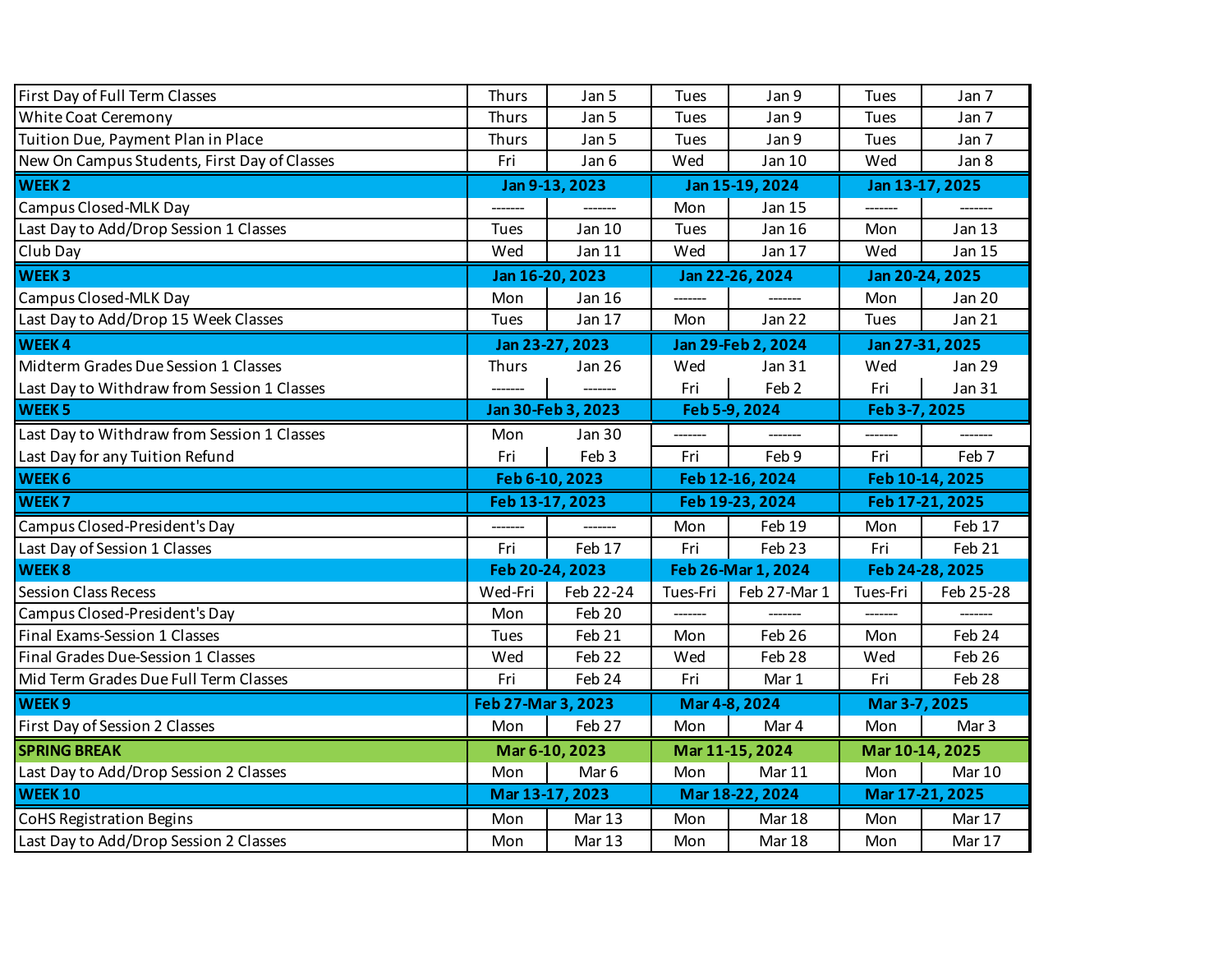| <b>WEEK 11</b>                               | Mar 20-24, 2023 |                           | Mar 25-29, 2024 |                     | Mar 24-28, 2025    |                     |
|----------------------------------------------|-----------------|---------------------------|-----------------|---------------------|--------------------|---------------------|
| Last Day to Withdraw from Full Term Classes  | Mon             | Mar 20                    | Mon             | Mar 25              | Mon                | Mar 24              |
| Campus Closed-Easter Holiday                 |                 |                           | Fri             | Mar 29              | -------            |                     |
| <b>WEEK 12</b>                               | Mar 27-31, 2023 |                           | Apr 1-5, 2024   |                     | Mar 31-Apr 4, 2025 |                     |
| Mid Term Grades Due; Session 2 Classes       | Wed             | Mar 29                    | Wed             | Apr 3               | Wed                | Apr 2               |
| Last Day to Withdraw from Session 2 Classes  | Fri             | Mar 31                    | Fri             | Apr <sub>5</sub>    | Fri                | Apr 4               |
| <b>WEEK13</b>                                | Apr 3-7, 2023   |                           | Apr 8-12, 2024  |                     | Apr 7-11, 2025     |                     |
| Campus Closed-Easter Holiday                 | Fri             | Apr 7                     | -------         |                     | -------            |                     |
| WEEK 14                                      | Apr 10-14, 2023 |                           | Apr 15-19, 2024 |                     | Apr 14-18, 2025    |                     |
| Last Day of Classes for Full Term Classes    | Fri             | Apr 14                    | Fri             | Apr 19              | Thurs              | Apr 17              |
| Campus Closed-Easter Holiday                 |                 |                           |                 |                     | Fri                | Apr 18              |
| <b>WEEK 15</b>                               | Apr 17-21, 2023 |                           | Apr 22-26, 2024 |                     | Apr 21-25, 2025    |                     |
| Final Exams for Full Term Classes            | Mon-Fri         | Apr 17-21                 | Mon-Fri         | Apr 22-26           | Mon-Fri            | Apr 21-25           |
| Last Day for Session 2 Classes               | Thurs           | Apr 20                    | Thurs           | Apr 25              | Thurs              | Apr 24              |
| Final Exams for Session 2 Classes            | Fri             | Apr 21                    | Fri             | Apr 26              | Fri                | Apr 25              |
| Awards Ceremony                              | Fri             | Apr 21                    | Fri             | Apr 26              | Fri                | Apr 25              |
| Commencement                                 | Sat             | Apr 22                    | Sat             | Apr 27              | Sat                | Apr 26              |
|                                              |                 |                           |                 |                     |                    |                     |
| <b>Recess Week 1</b>                         | Apr 24-28, 2023 |                           |                 | Apr 29-May 3, 2024  |                    | Apr 28-May 2, 2025  |
| Final Grades Due at 8:00 AM                  | Mon             | Apr 24                    | Mon             | Apr 29              | Mon                | Apr 28              |
| <b>Recess Week 2</b>                         | May 1-5, 2023   |                           | May 6-10, 2024  |                     | May 5-9, 2025      |                     |
| <b>SUMMER BEGIN/END DATES</b>                |                 | <b>May 8-Aug 18, 2023</b> |                 | May 13-Aug 23, 2024 |                    | May 12-Aug 22, 2021 |
| <b>WEEK1</b>                                 |                 | May 8-12, 2023            |                 | May 13-17, 2024     |                    | May 12-16, 2025     |
| New Student DC Orientation, Faculty Mtgs     | Mon             | May 8                     | Mon             | May 13              | Mon                | May 12              |
| First Day of Session 1 Classes               | Mon             | May 8                     | Mon             | May 13              | Mon                | May 12              |
| New Student DC Orientation (day 2)           | Tues            | May 9                     | Tues            | May 14              | Tues               | May 13              |
| First Day of Class of Full Term Classes      | Tues            | May 9                     | Tues            | May 14              | Tues               | May 13              |
| Tuition Due, Payment Plan in Place           | Tues            | May 9                     | Tues            | May 14              | Tues               | May 13              |
| White Coat Ceremony                          | Tues            | May 9                     | Tues            | May 14              | Tues               | May 13              |
| New On Campus Students, First Day of Classes | Wed             | May 10                    | Wed             | May 15              | Wed                | May 14              |
| <b>WEEK2</b>                                 |                 | May 15-19, 2023           |                 | May 20-24, 2024     |                    | May 19-23, 2025     |
| Last Day to Add/Drop Session 1 Classes       | Mon             | <b>May 15</b>             | Mon             | May 20              | Mon                | May 19              |
| Club Day                                     | Wed             | May 17                    | Wed             | May 22              | Wed                | May 21              |
| <b>WEEK3</b>                                 |                 | May 22-26, 2023           |                 | May 27-31, 2024     |                    | May 26-30, 2025     |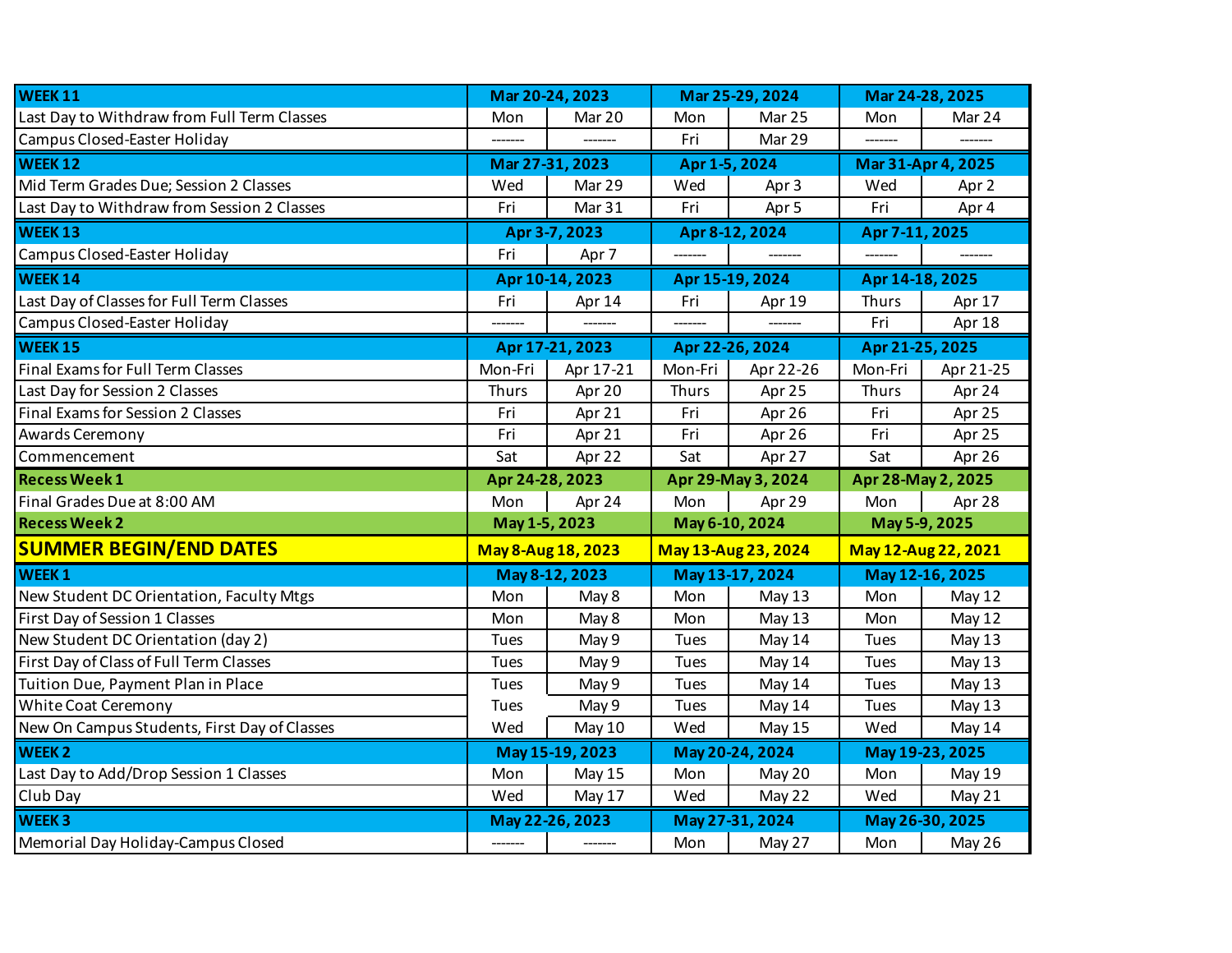| Last Day to Add/Drop 15 Week Classes        | Mon                | May 22          | Tues            | May 28             | Tues               | May 27             |  |
|---------------------------------------------|--------------------|-----------------|-----------------|--------------------|--------------------|--------------------|--|
| <b>WEEK4</b>                                | May 29-Jun 2, 2023 |                 | Jun 3-7, 2024   |                    | Jun 2-6, 2025      |                    |  |
| Memorial Day Holiday-Campus Closed          | Mon                | May 29          |                 |                    |                    |                    |  |
| Mid Term Grades Due Session 1 Classes       | Wed                | May 31          | Wed             | Jun 5              | Wed                | Jun 4              |  |
| Last Day to Withdraw from Session 1 Classes | Fri                | Jun 2           | Fri             | Jun 7              | Fri                | Jun 6              |  |
| <b>WEEK 5</b>                               |                    | Jun 5-9, 2023   | Jun 10-14, 2024 |                    | Jun 9-13, 2025     |                    |  |
| Last Day for any Tuition Refund             | Fri                | Jun 9           | Fri             | <b>Jun 14</b>      | Fri                | <b>Jun 13</b>      |  |
| <b>WEEK 6</b>                               | Jun 12-16, 2023    |                 | Jun 17-21, 2024 |                    | Jun 16-20, 2025    |                    |  |
| Juneteenth Holiday-Campus Closed            |                    |                 | Wed             | <b>Jun 19</b>      | <b>Thurs</b>       | <b>Jun 19</b>      |  |
| <b>WEEK7</b>                                | Jun 19-23, 2023    |                 | Jun 24-28, 2024 |                    | Jun 23-27, 2025    |                    |  |
| Juneteenth Holiday-Campus Closed            | Mon                | <b>Jun 19</b>   | ------          |                    | -------            |                    |  |
| Last Day of Session 1 Classes               | Fri                | <b>Jun 23</b>   | Fri             | <b>Jun 28</b>      | Fri                | <b>Jun 27</b>      |  |
| WEEK <sub>8</sub>                           | Jun 26-30, 2023    |                 | Jul 1-5, 2024   |                    | Jun 30-Jul 4, 2025 |                    |  |
| <b>Session Class Recess</b>                 | Tues-Fri           | Jun 27-30       | Tues-Fri        | Jul 1-5            | Tues-Fri           | Jun 30-Jul 4       |  |
| Final Exams-Session 1 Classes               | Mon                | <b>Jun 26</b>   | Mon             | Jul 1              | Mon                | <b>Jun 30</b>      |  |
| Final Grades Due-Session 1 Classes          | Wed                | <b>Jun 26</b>   | Wed             | Jul 3              | Wed                | Jul 2              |  |
| Mid-Term Grades Due Full Term Classes       | Fri                | <b>Jun 30</b>   | Fri             | Jul 5              | <b>Thurs</b>       | Jul <sub>3</sub>   |  |
| Independence Day Holiday-Campus Closed      |                    |                 | Thurs           | Jul 4              | Fri                | Jul 4              |  |
| WEEK <sub>9</sub>                           | Jul 3-7, 2023      |                 | Jul 8-12, 2024  |                    | Jul 7-11, 2025     |                    |  |
| First Day of Session 2 Classes              | Mon                | Jul 3           | Mon             | Jul 8              | Mon                | Jul 7              |  |
| Independence Day Holiday-Campus Closed      | Tues               | Jul 4           |                 |                    |                    |                    |  |
| <b>WEEK 10</b>                              |                    | Jul 10-14, 2023 |                 | Jul 15-19, 2024    |                    | Jul 14-18, 2025    |  |
| <b>CoHS Registration Begins</b>             | Mon                | Jul 10          | Mon             | <b>Jul 15</b>      | Mon                | Jul 14             |  |
| Last Day to Add/Drop Session 2 Classes      | Mon                | Jul 10          | Mon             | <b>Jul 15</b>      | Mon                | <b>Jul 14</b>      |  |
| <b>WEEK 11</b>                              | Jul 17-21, 2023    |                 | Jul 22-26, 2024 |                    | Jul 21-25, 2025    |                    |  |
| Last Day to Withdraw from 15 Week Classes   | Mon                | <b>Jul 17</b>   | Mon             | <b>Jul 22</b>      | Mon                | <b>Jul 21</b>      |  |
| <b>WEEK 12</b>                              |                    | Jul 24-28, 2023 |                 | Jul 29-Aug 2, 2024 |                    | Jul 28-Aug 1, 2025 |  |
| Mid Term Grades Due Session 2 Classes       | Wed                | <b>Jul 26</b>   | Wed             | <b>Jul 31</b>      | Wed                | <b>Jul 30</b>      |  |
| Last Day to Withdraw from Session 2 Classes | Fri                | <b>Jul 28</b>   | Fri             | Aug 2              | Fri                | Aug 1              |  |
| <b>WEEK 13</b>                              | Jul 31-Aug 4, 2023 |                 | Aug 5-9, 2024   |                    | Aug 4-8, 2025      |                    |  |
| <b>WEEK14</b>                               |                    | Aug 7-11, 2023  |                 | Aug 12-16, 2024    | Aug 11-15, 2025    |                    |  |
| Last Day of Classes for 15 Week Courses     | Fri                | Aug 11          | Fri             | Aug 16             | Fri                | Aug 15             |  |
| <b>WEEK 15</b>                              |                    | Aug 14-18, 2023 |                 | Aug 19-23, 2024    | Aug 18-22, 2025    |                    |  |
| Final Exams for 15 Week Courses             | Mon-Fri            | Aug 14-18       | Mon-Fri         | Aug 19-23          | Mon-Fri            | Aug 18-22          |  |